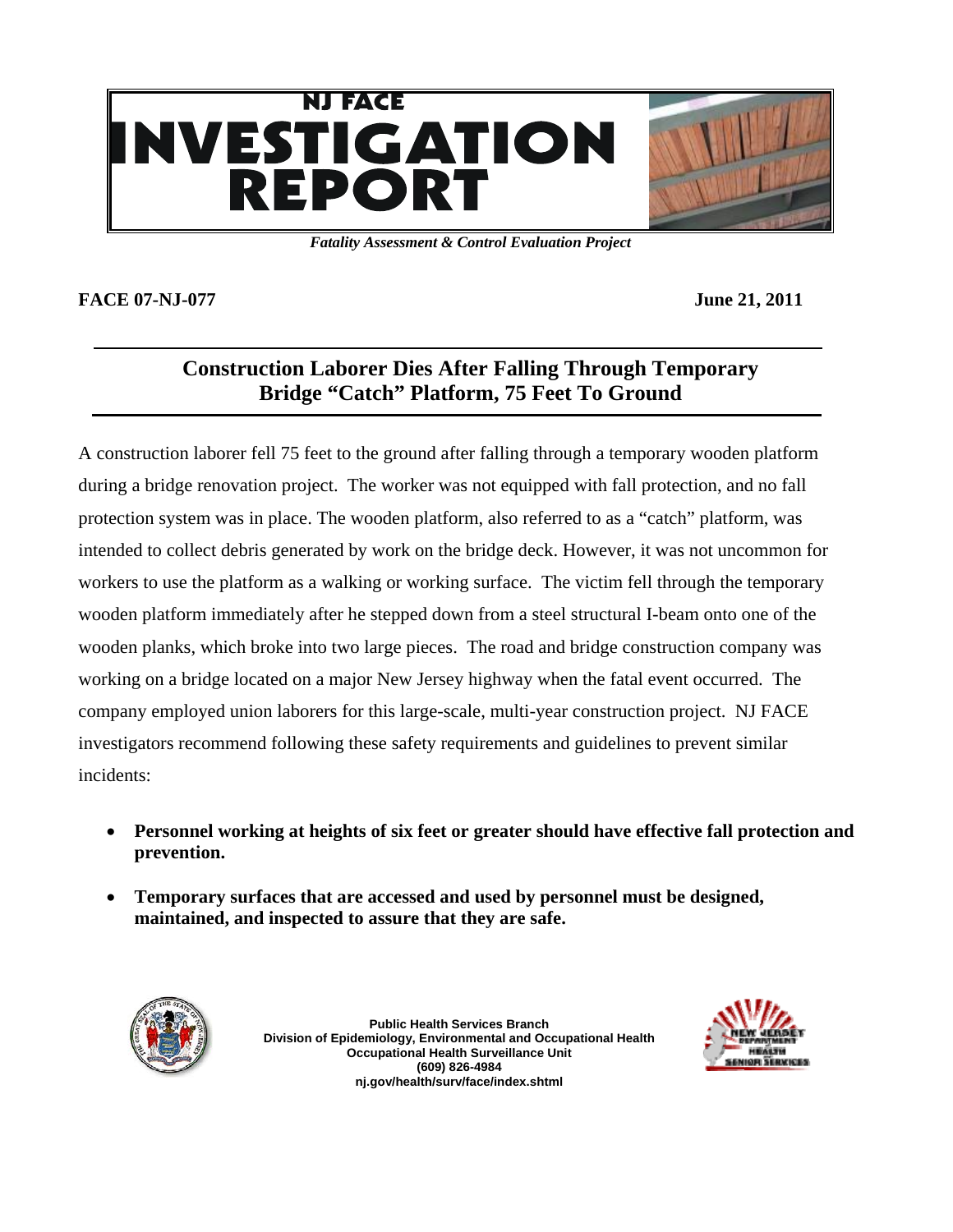- **Surfaces that are not designed for worker access use must be clearly identified and entry to those areas must be prevented.**
- **Wooden planks or other materials used for temporary work platforms and the supports that hold them in place must be designed and made of material that can support at least four times the maximum intended weight.**
- **Catch designs and/or construction procedures that hold individual planks together to prevent shifting of the planks should be employed.**
- **Employees must be trained to report any problems with wooden decking planks that might be damaged or planks that have their integrity compromised. Companies must designate a person to actively survey the planks and promptly replace any planks that have compromised integrity.**
- **A safety and health plan based on a job hazard analysis should be developed by the employer and followed for each communications tower where workers are assigned tasks.**

### **INTRODUCTION**

This fatal incident occurred at a large highway bridge construction project. The construction project was typical of other highway bridge projects that involved work on a bridge deck. A "catch" platform below the work area was designed to prevent any construction debris generated on site from falling to the ground below. Debris can be generated from a multitude of activities, including the breaking up of concrete or other surface material that is to be replaced or the installation of support structures and concrete for a new or expanded bridge. The "catch" platform is typically a set of wooden planks (e.g. 2' X 10') that are placed from the bottom of one I-beam to the bottom of another I-beam, with the end of the planks set to simply rest on the lip of the I-beam. The planks are typically not secured to the I-beam and it is common to observe gaps and shifting of the planks in a "catch" platform (See Figure 1).

During the initial OSHA investigation, the company contended that the "catch" platform was not a working surface or scaffold. However, on January 5, 2009, OSHA issued a letter that indicated that in OSHA's viewpoint, a "catch" platform in this case is considered a scaffold. As such, bridge "catch" platforms should meet OSHA scaffold standards, even if they are used only temporarily.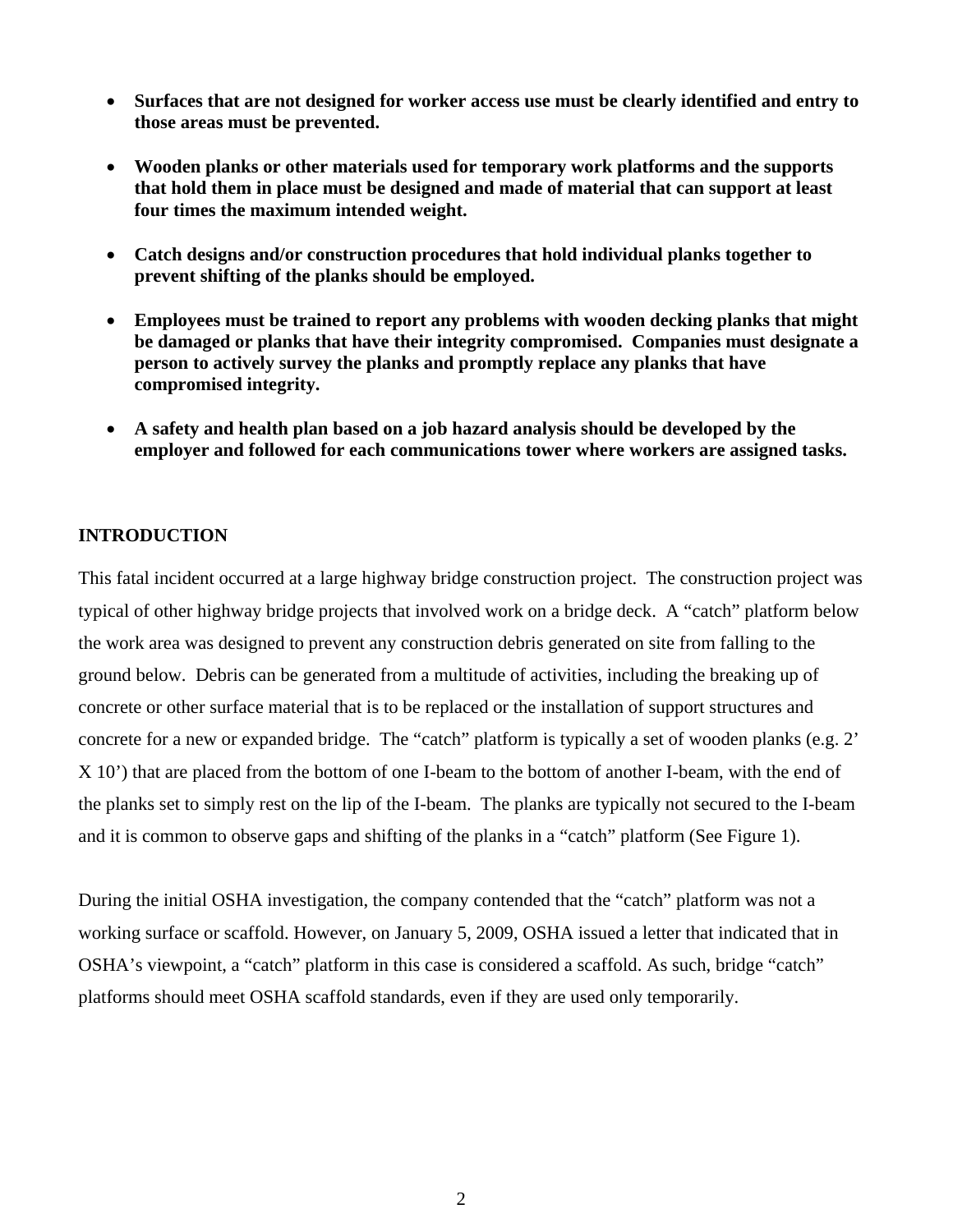

**Figure 1. Example of shifting bridge deck "catch" platform wooden planks (view from ground).** 

#### **INVESTIGATION**

The fatal incident occurred on a typical work day in 2007 shortly after the morning shift began. An OSHA Compliance Safety and Health Officer (COSHO) who had visited the work site several times since the fatal accident reported that it was not uncommon for employees to walk and work on the platform. The victim was not using any fall protection devices at the time of the incident. According to the COSHO, the victim stepped down from the I-beam onto the wooden catch platform to move a "pic" board, a metal runway used to transport concrete between work areas on the bridge. The distance from the top flange of the I-beam to the bridge "catch" surface was 16 inches. Immediately after the victim stepped down, one plank broke across its width, resulting in the employee falling partially through the platform. As the employee fell, other wooden planks making up the platform shifted because the planks were not affixed to one another, and the victim fell completely through the platform (see Figure 2, incident site).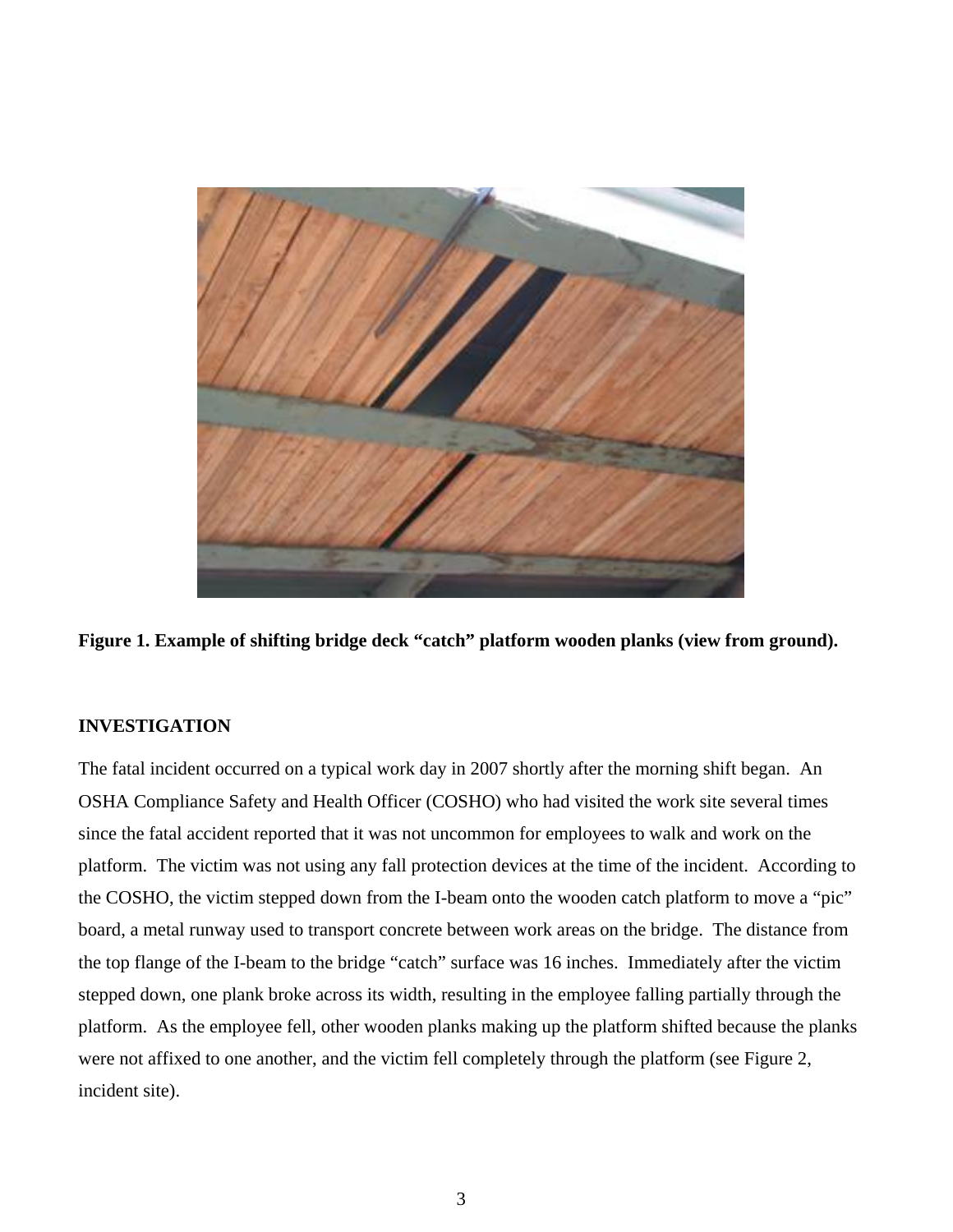The wooden plank that failed was a nominal 2' X 10' piece of economy-grade, white pine that was  $67\frac{1}{2}$ inches long. The height and width of the failed plank was  $1^{7}/_8$  by  $9^{3}/_4$  inches, respectively. The plank broke with a curved split at approximately 29 to  $29<sup>1</sup>/2$  inches from its end, near the location where the victim stepped onto it. This curved split caused the board to break into two large sections and one smaller triangular section. A failure analysis of the broken plank by OSHA revealed that the major strength reducing feature of the plank was the Slope-of-Grain (SOG), which was 1:2 (i.e., the grain along the length of the board deviated from the long axis of the plank by a distance of 1 inch for every 2 inches in length). Acceptable SOG for scaffold-grade lumber is a minimum of 1:12. The OSHA failure analysis demonstrated that the wood used in this platform was inadequate as a walking/working surface. In addition, the COSHO observed planks being reused on the bridge "catch" that had been previously removed from service due to structural concerns, and noted visibly damaged wooden planks as well as planks that had shifted, leaving open spaces in the platform.

The victim was working with one other employee at the time of the accident, and they were separated from the rest of the work crew. Neither the victim nor his co-worker had electronic communication devices. After the fall, the co-worker of the victim had to run over a mile to summon help, which delayed the call for assistance and emergency medical care.

### **Figure 2. Bridge deck where incident occurred**

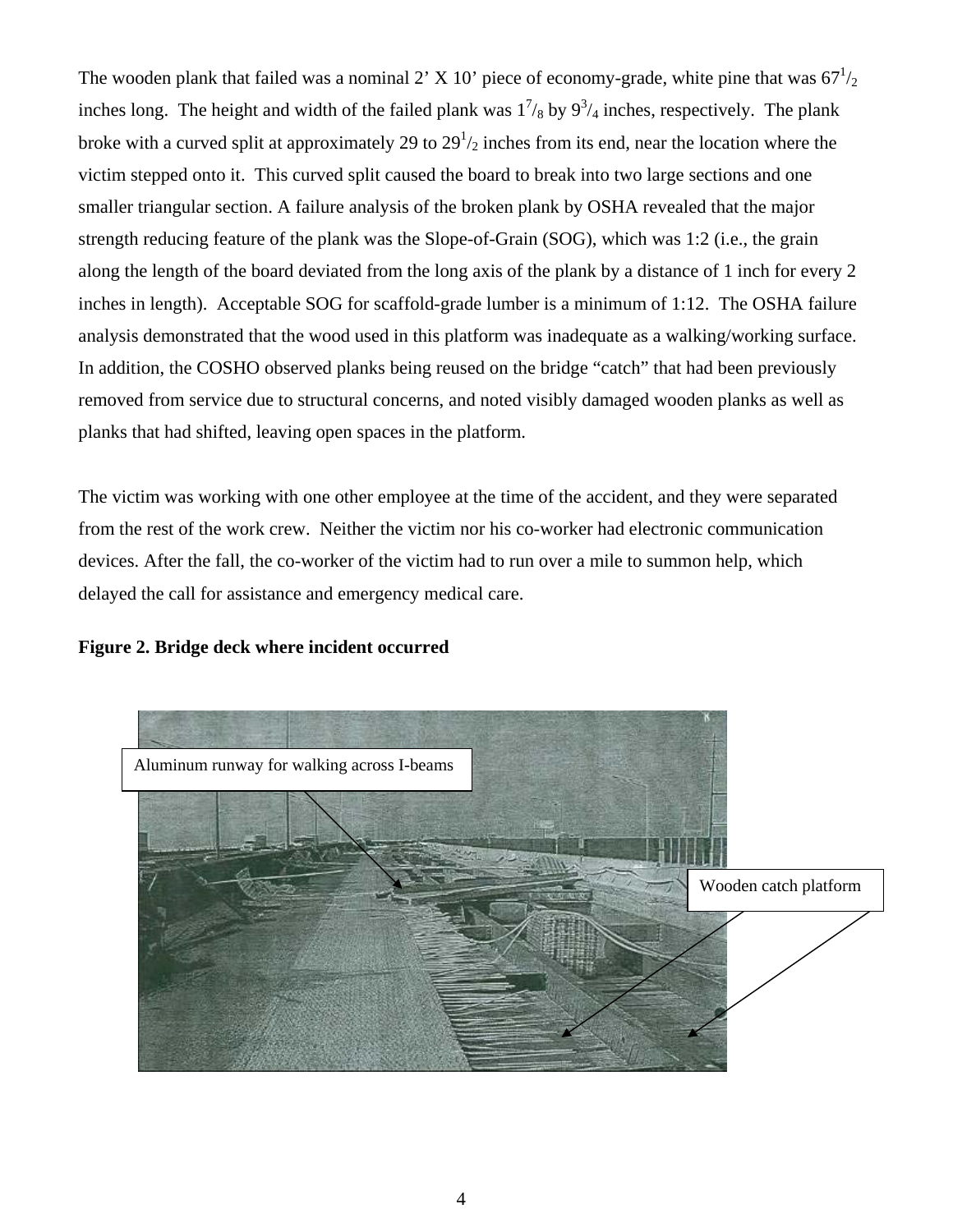# **Recommendation #1: Personnel working at heights of six feet or greater should have effective fall protection and prevention.**

**Discussion:** Employers must comply with the provisions of OSHA 29 CFR 1926 subpart M (Fall Protection). In many cases this may include personal protective devices such as safety nets, harnesses, and tied off safety lines, but if this is not feasible other fall protection means must be considered. In addition, fall prevention is also crucial because in certain instances during highway construction projects it can be difficult to utilize standard fall protection devices. Examples of fall prevention may include items such as guardrails, barriers, and warning signs. In addition, as per OSHA 29 CFR 1926.502(k), a fall protection plan should be developed and implemented on site.

# **Recommendation #2: Surfaces that are accessed and used by personnel must be designed, maintained, and inspected to assure that they are safe.**

**Discussion:** OSHA walking/working surface regulations under 29 CFR 1926 subpart L (scaffolds), must be met. There should be an inspection schedule for working/walking surfaces and a plan in place to immediately fix any deficiencies detected. It is important to note that in many cases employees will walk on surfaces they can access, and therefore these surfaces should be designed, inspected, and maintained accordingly. Employees should receive training to understand the potential fall hazards associated with a given work site and the need to be cognizant of the surface they are walking or working on.

# **Recommendation #3: Surfaces that are not designed for worker access must be clearly identified and entry to those areas must be prevented.**

**Discussion:** Barriers should be used to prevent intentional or accidental egress onto surfaces not designed as walking or working surfaces. Employees, site managers, and foremen must be trained and reminded about the importance of preventing the use of surfaces that are not designed to support personnel. Walkways should be installed that meet the standards for scaffolds on site for the express purpose of allowing movement of workers around the construction site.

# **Recommendation #4: Wooden planks or other materials used for temporary work platforms and the supports that hold them in place must be designed and made of material that can support at least four times the maximum intended weight.**

**Discussion:** Wooden planks or other materials used for temporary work platforms must be designed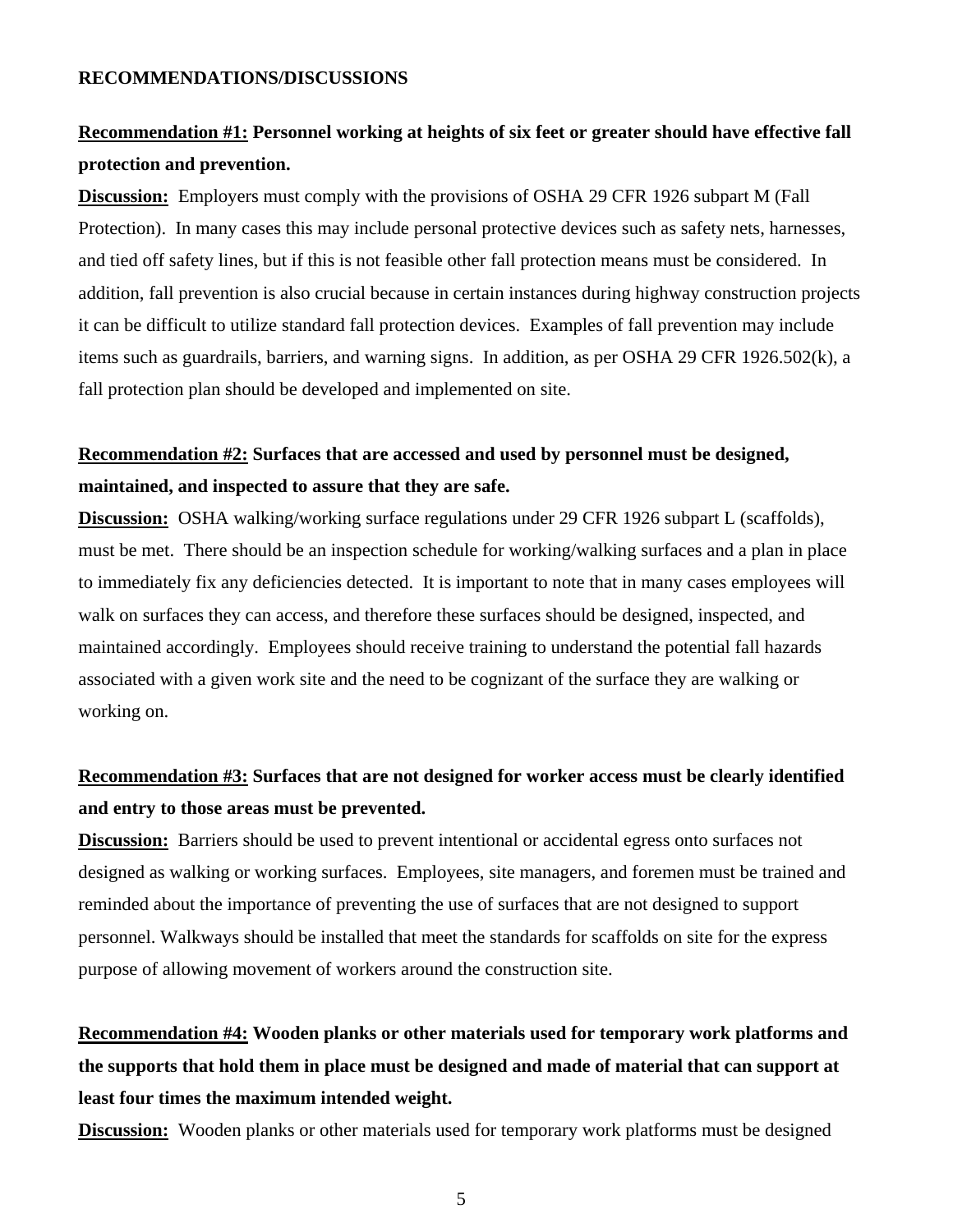and made of material that can support at least four times the maximum intended weight (i.e. safety factor of at least four) as per OSHA regulations (29 CFR 1926.451(a), Scaffolding). In addition, OSHA has requirements for lumber used in scaffold systems that require the use of scaffold-grade wood, as well as many other important structural requirements that can prevent failure of the temporary work platform when in use (29 CFR 1926 Subpart L, Scaffolding). In addition, there are several wood products grading agencies that have standards for acceptable wood characteristics, such as the Western Wood Products Association's requirement that scaffold grade wood have a minimum SOG of 1:16. In addition, the knot size for scaffold-grade wood is limited to very small sizes. Materials used in temporary work platforms must be inspected to assess the integrity of the material in use. For wooden planks in particular, someone trained to grade wood and other load bearing materials must identify planks that need to be replaced and assure that needed replacements are completed in a timely manner. Materials used in temporary work platforms must be maintained in a manner that preserves the structural integrity of the platform material. For example, wooden planks should not be subjected to conditions that will cause warping or cracking of the wood, which may include long-term exposure to water without the ability to dry quickly, storage underneath objects of significant weight that will eventually warp or damage the wood, or the use of the wood for other purposes such as ground traction support for heavy construction vehicles. In this case, employee interviews and the OSHA inspection suggested that the reused wood planks subjected to maltreatment over several years prior to the accident were placed in the "catch" platform.

# **Recommendation #5: Catch designs and/or construction procedures that hold individual planks together to prevent shifting of the planks should be employed.**

**Discussion:** Devices and/or designs for catch platforms to hold individual planks together to prevent shifting of the planks should be used. In this incident, although the plank that failed was only  $9\frac{3}{4}$ " wide several planks shifted allowing the victim to fall through the bridge "catch" platform. If the planks were affixed together, this may have prevented the victim from falling through the bridge "catch" platform. This can be accomplished through several means, including nailing the edges of the wooden planks together. However, it is important to note that OSHA 29 CFR 1926.451(b)(9) prohibits the use of any material that will obscure a visual inspection of the top or bottom surface of the wood planks. Some contractors have suggested covering the entire "catch" platform with plywood, however this would eliminate the ability to visually detect and replace defective or damage wood planks. This could be a particularly problematic if the plywood alone can not support four times the weight potentially placed upon it.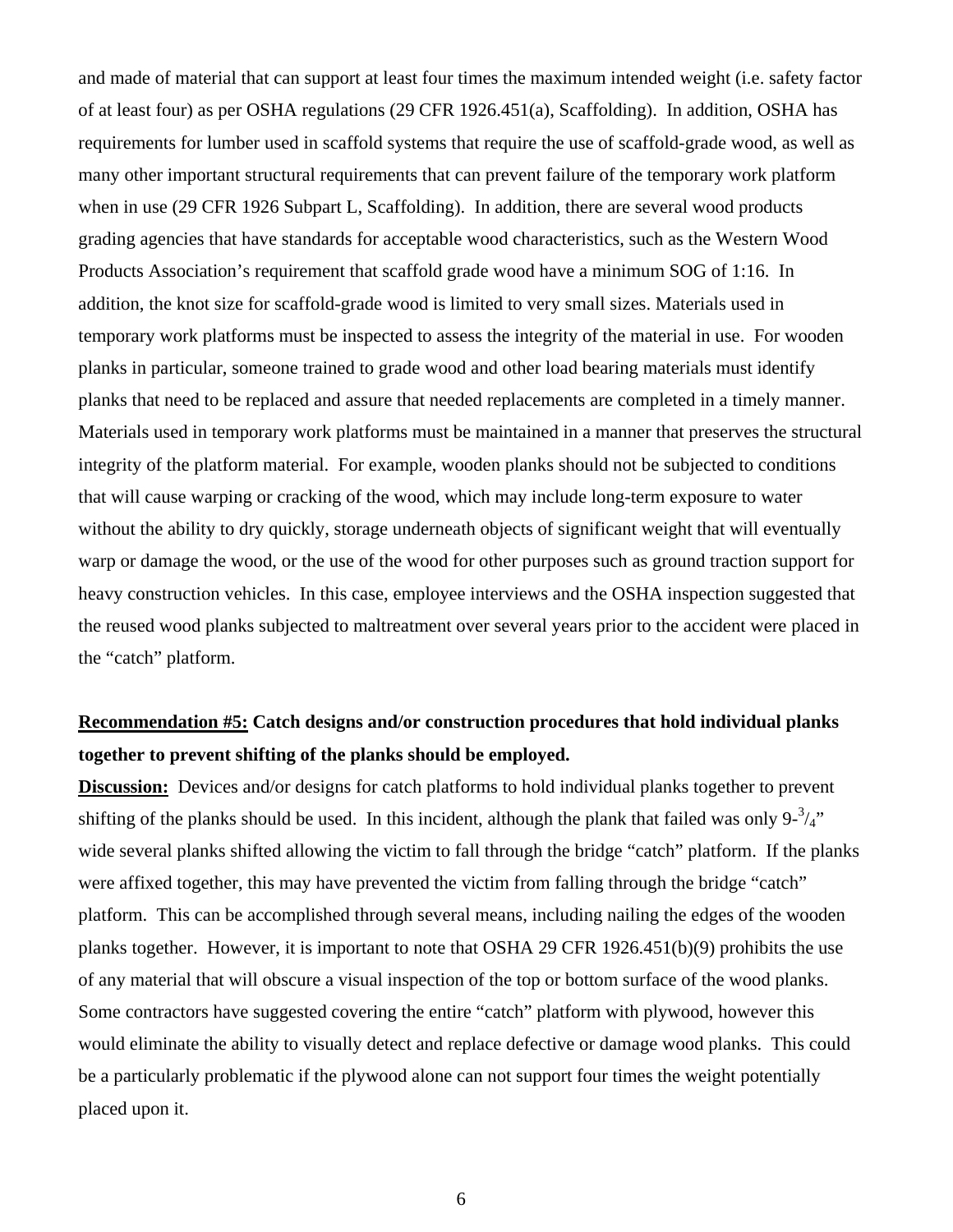**Recommendation #6: Employees must be trained to report any problems with wooden decking planks that might be damaged or planks that have their integrity compromised. Companies must designate a person to actively survey the planks and promptly replace any planks that have compromised integrity.** 

**Discussion:** Prompt inspection by trained personnel must follow any employee report and if necessary corrective action taken should be taken, including the replacement of damaged or defective wooden planks. A system should be in place that will assure that defective planks are replaced and not reused. In this case, it was documented by the OSHA inspector that planks removed from service due to recognized deficiencies ended up back in use on the bridge catch platform. The work site appeared to lack a clear protocol for plank inspection and replacement and also appeared to lack a person who clearly had responsibility for the day to day platform maintenance and inspection. This type of construction work requires the presence of a competent person trained in the proper use of wood in working/walking platforms.

**Recommendation #7: A safety and health plan based on a job hazard analysis should be developed by the employer and followed for each communications tower where workers are assigned tasks. Discussion:** Employers should conduct a job hazard analysis, with the participation of employees, of all work areas and job tasks. A job hazard analysis should begin by reviewing the work activities for which the employee is responsible, and the equipment that is needed. Each task is further examined for mechanical, electrical, chemical, or any other hazard the worker may encounter. A source of information on conducting a job hazard analysis is included in the Appendix.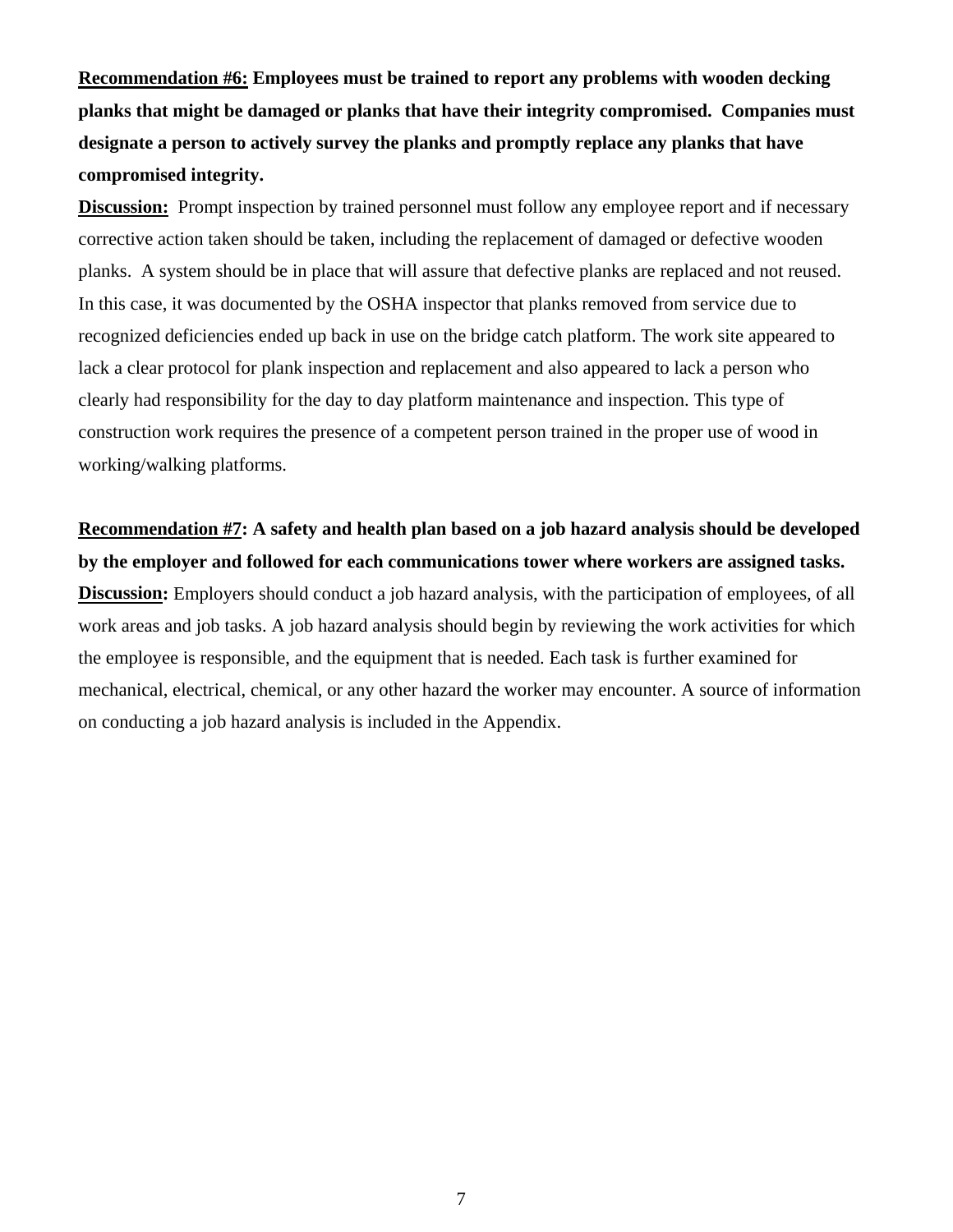#### **APPENDIX**

#### **RECOMMENDED RESOURCES**

It is essential that employers obtain accurate information on health, safety, and applicable OSHA standards. NJ FACE recommends the following sources of information which can help both employers and employees:

#### **U.S. Department of Labor, Occupational Safety & Health Administration (OSHA)**

Federal OSHA will provide information on safety and health standards on request. OSHA has several offices in New Jersey that cover the following counties:

| <b>EXAMPLE Hunterdon, Middlesex, Somerset, Union, and Warren counties732-750-3270</b> |  |
|---------------------------------------------------------------------------------------|--|
|                                                                                       |  |
|                                                                                       |  |
| <b>Example 2.1</b> Atlantic, Burlington, Cape May, Camden, Cumberland, Gloucester,    |  |
|                                                                                       |  |
| $\Box$ Web site: www.osha.gov                                                         |  |

#### **New Jersey Public Employees Occupational Safety and Health (PEOSH) Program**

The PEOSH Act covers all NJ state, county, and municipal employees. Two state departments administer the Act; the NJ Department of Labor and Workforce Development (NJDLWD), which investigates safety hazards, and the NJ Department of Health and Senior Services (NJDHSS) which investigates health hazards. PEOSH has information that may also benefit private employers.

NJDLWD, Office of Public Employees Safety

<sup></sup> Telephone: 609-633-3896

Web site: *www.nj.gov/labor/lsse/lspeosh.html* 

#### NJDHSS, Public Employees Occupational Safety & Health Program

Telephone: 609-984-1863

Web site: *www.nj.gov/health/peosh* 

On-site Consultation for Public Employers

℡Telephone: 609-984-1863 (health) or 609-633-2587 (safety)

Web site: www*.state.nj.us/health/eoh/peoshweb/peoshcon.htm*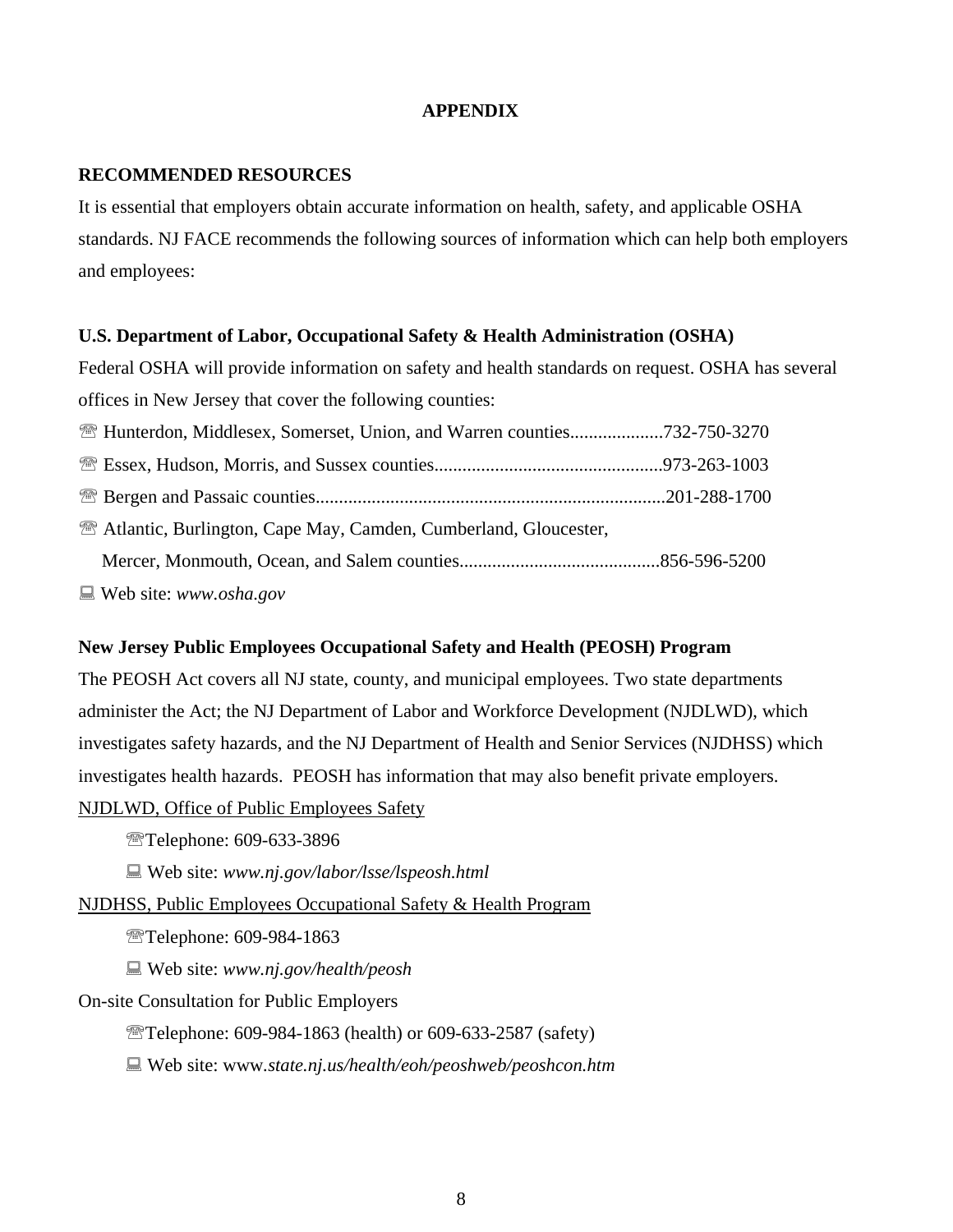### **New Jersey Department of Labor and Workforce Development, Occupational Safety and Health**

### **On-Site Consultation Program**

This program provides free advice to private businesses on improving safety and health in the workplace and complying with OSHA standards.

<sup>2</sup> Telephone: 609-984-0785

Web site: *www.nj.gov/labor/lsse/lsonsite.html*

#### **New Jersey State Safety Council**

The New Jersey State Safety Council provides a variety of courses on work-related safety. There is a charge for the seminars.

<sup>2</sup> Telephone: 908-272-7712.

Web site: *www.njsafety.org*

#### **Internet Resources**

Other useful Internet sites for occupational safety and health information:

- CDC/NIOSH - *www.cdc.gov/niosh*
- USDOL Employment Laws Assistance for Workers and Small Businesses *www.dol.gov/elaws*
- National Safety Council *www.nsc.org*
- NJDHSS FACE reports *www.nj.gov/health/surv/face/index.shtml*
- CDC/NIOSH FACE - *www.cdc.gov/niosh/face/faceweb.html*
- OSHA *www.osha.gov*
- ANSI *www.ansi.org*

#### **REFERENCES**

• *Job Hazard Analysis*. US Department of Labor Publication # OSHA-3071, 1998 (revised). USDOL, OSHA Publications, PO Box 37535, Washington DC 20013-7535.